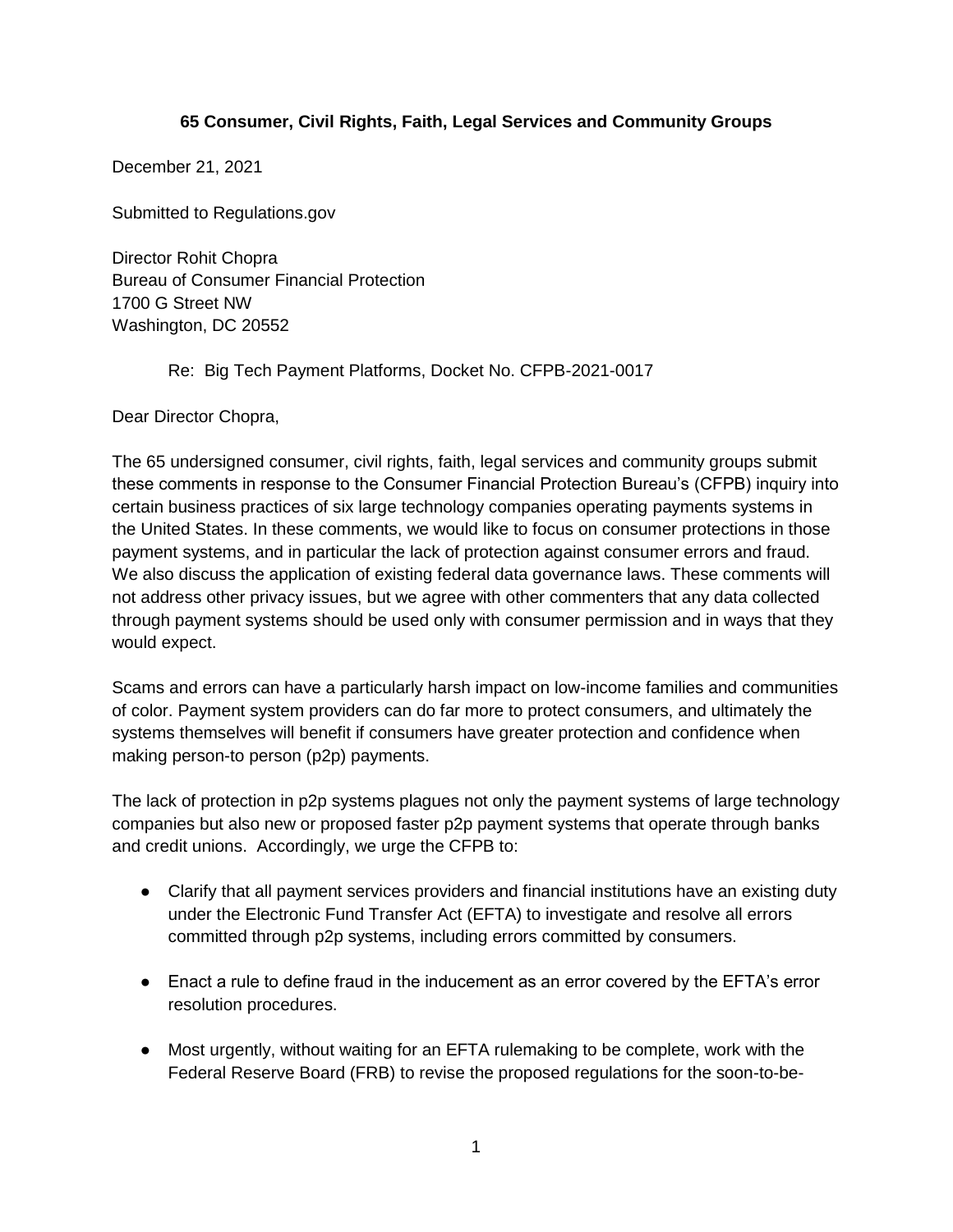launched FedNow payment system to require financial institutions to protect consumers in the event of consumer errors or fraud in the inducement.

- Clarify the protections when a consumer's account is wrongfully frozen, generally applying the EFTA's error resolution framework.
- Clarify application of existing federal data governance laws including the Gramm-Leach-Bliley Act (GLBA) and possibly the Fair Credit Reporting Act (FCRA).

As consumer, small business, civil rights, community and legal service groups described at greater length in comments submitted three months ago to the FRB, the existing p2p payment systems of large technology companies and financial institutions simply are not safe for consumers to use.<sup>1</sup> Scams often take the last dollar from those least able to afford it, and often target older adults, immigrants and other communities of color.<sup>2</sup> These communities, already denied or stripped of wealth through discrimination over the centuries to the present day, can least afford to lose money to scams and errors. Fast p2p payment systems, if properly designed, can provide broad benefits to consumers. But those benefits will only be realized if the systems are safe to use.

The providers of these p2p systems make decisions about what safety features to install, when to protect consumers, and how to monitor and react to red flags of potentially fraudulent payments received by their customers. Unfortunately, these companies have made the decision to prioritize speed, convenience and ubiquity at the expense of safety. They must instead take responsibility for their choices and protect consumers when the systems they design and implement result in predictable errors or fraud.

Protecting consumers from errors and fraud will create greater incentives for payment system providers to prevent those problems in the first place, benefiting everyone. Getting those incentives right is the most important thing the CFPB can do, as companies that are incentivized to prevent fraud and errors will use constantly improving technology and innovations to spot potential scams and errors, aggregate reports of fraud, and freeze accounts that are being used

<sup>1</sup> *See* Letter from 43 consumer, small business, civil rights, community and legal service groups to Board of Governors of the Federal Reserve System re Collection of Checks and Other Items by Federal Reserve Banks and Funds Transfers Through Fedwire, Docket No. R-1750; RIN 7100-AG16 (Sept. 9, 2021), [https://bit.ly/FedNowCoalitionComments;](https://bit.ly/FedNowCoalitionComments) Comments of National Consumer Law Center, National Community Reinvestment Coalition, National Consumers League re: Collection of Checks and Other Items by Federal Reserve Banks and Funds Transfers Through Fedwire, Docket No. R-1750, RIN 7100- AG16 (Sept. 9, 2021), [https://bit.ly/FedNowNCLC-NCRC-NCL.](https://bit.ly/FedNowNCLC-NCRC-NCL)

<sup>&</sup>lt;sup>2</sup> Anthony Hill, ABC Action News, "In-depth: Top scams that are targeted against the Black community; how to avoid falling victim; 41% of African Americans say they were targeted by a scam" (Aug. 12, 2021); [https://www.abcactionnews.com/news/in-depth/in-depth-top-scams-that-are-targeted-against-the-black](https://www.abcactionnews.com/news/in-depth/in-depth-top-scams-that-are-targeted-against-the-black-community-how-to-avoid-falling-victim)[community-how-to-avoid-falling-victim;](https://www.abcactionnews.com/news/in-depth/in-depth-top-scams-that-are-targeted-against-the-black-community-how-to-avoid-falling-victim) Josh McCormack, Salud America, "Scammers Target Latinos, Blacks More Than Other Groups" (Aug. 31, 2021), [https://salud-america.org/scammers-target-latinos](https://salud-america.org/scammers-target-latinos-blacks-more-than-other-groups/)[blacks-more-than-other-groups/;](https://salud-america.org/scammers-target-latinos-blacks-more-than-other-groups/) Matthew Petrie, AARP, Consumer Fraud in America: The Latino Experience (Aug. 2021), [https://www.aarp.org/research/topics/economics/info-2021/scam-experiences](https://www.aarp.org/research/topics/economics/info-2021/scam-experiences-hispanic-latino.html)[hispanic-latino.html.](https://www.aarp.org/research/topics/economics/info-2021/scam-experiences-hispanic-latino.html)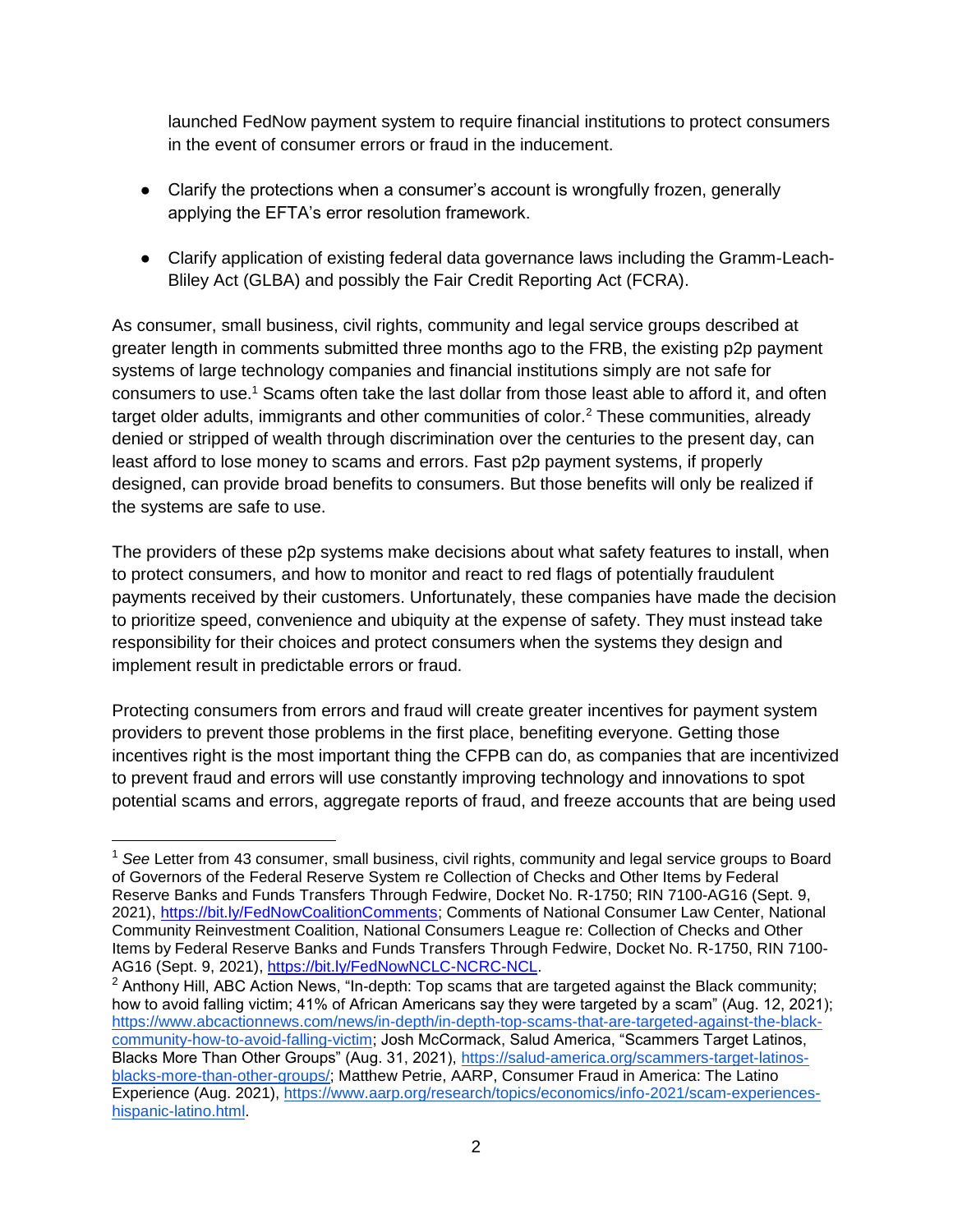to receive fraudulent funds before the funds are gone and before more consumers can be defrauded.

In today's world of fintech and innovation, it is ironic that the primary response of payment system providers to fraud and errors in p2p systems is to use old-fashioned disclosures and warnings to consumers to "be careful" and not to send payments to people they do not know - even while promoting their systems for broad use. Scammers prey on consumers' trust, and warnings are far less effective than the sophisticated systems that payment providers can design.

It is especially important to flag the responsibilities of the institution that holds the account that receives a fraudulent payment. Institutions already have the duty to know their customer and to monitor accounts to prevent illegal activity. When they fail in those responsibilities and allow their customer to use an account that enables a scam, it is appropriate for that institution to bear the costs if the funds cannot be recouped.

If fraud and error rates are low in the aggregate, the system can bear those costs and spread them. If rates are high, then the systems clearly have fundamental problems that must be addressed. But even a single instance of fraud or mistake can be devastating to a consumer. The equities strongly favor protecting consumers with the same type of strong protection they have in the credit card market.

Accordingly, we have five requests.

- 1. **The CFPB should make clear that the existing obligation under the EFTA to investigate and resolve errors applies in the case of consumer errors in p2p systems.** There are no limitations in the definition of "error" that would eliminate errors committed by consumers.<sup>3</sup> Indeed, the EFTA generally protects consumers even in situations when they are negligent. If a payment is made in error -- whether to the wrong person or in the wrong amount -- it does not matter who made the error; the recipient is not entitled to that payment, and it should be reversed. Thus, institutions should be complying with their duty to investigate and resolve errors.
- 2. **The CFPB should ensure that consumers using p2p services have protection from scammers, using the Bureau's EFTA rulemaking authority to define additional "errors."<sup>4</sup>** While payments that consumers are fraudulently induced to send fall outside of the definition of "unauthorized charge,"<sup>5</sup> fraudulently induced payments can still be

 $\overline{a}$ 

<sup>&</sup>lt;sup>3</sup> Acts constituting an "error" include "an incorrect electronic fund transfer from or to the consumer's account." 15 U.S.C. § 1693f(f)(2); *see* 12 C.F.R. 1005.11(a)(2)(ii) (same). Nothing in the statute, regulations or official comments requires that the error be one made by the financial institution. <sup>4</sup> 15 U.S.C. § 1693f(f)(7).

<sup>5</sup> *See* 15 U.S.C. §1693a(12).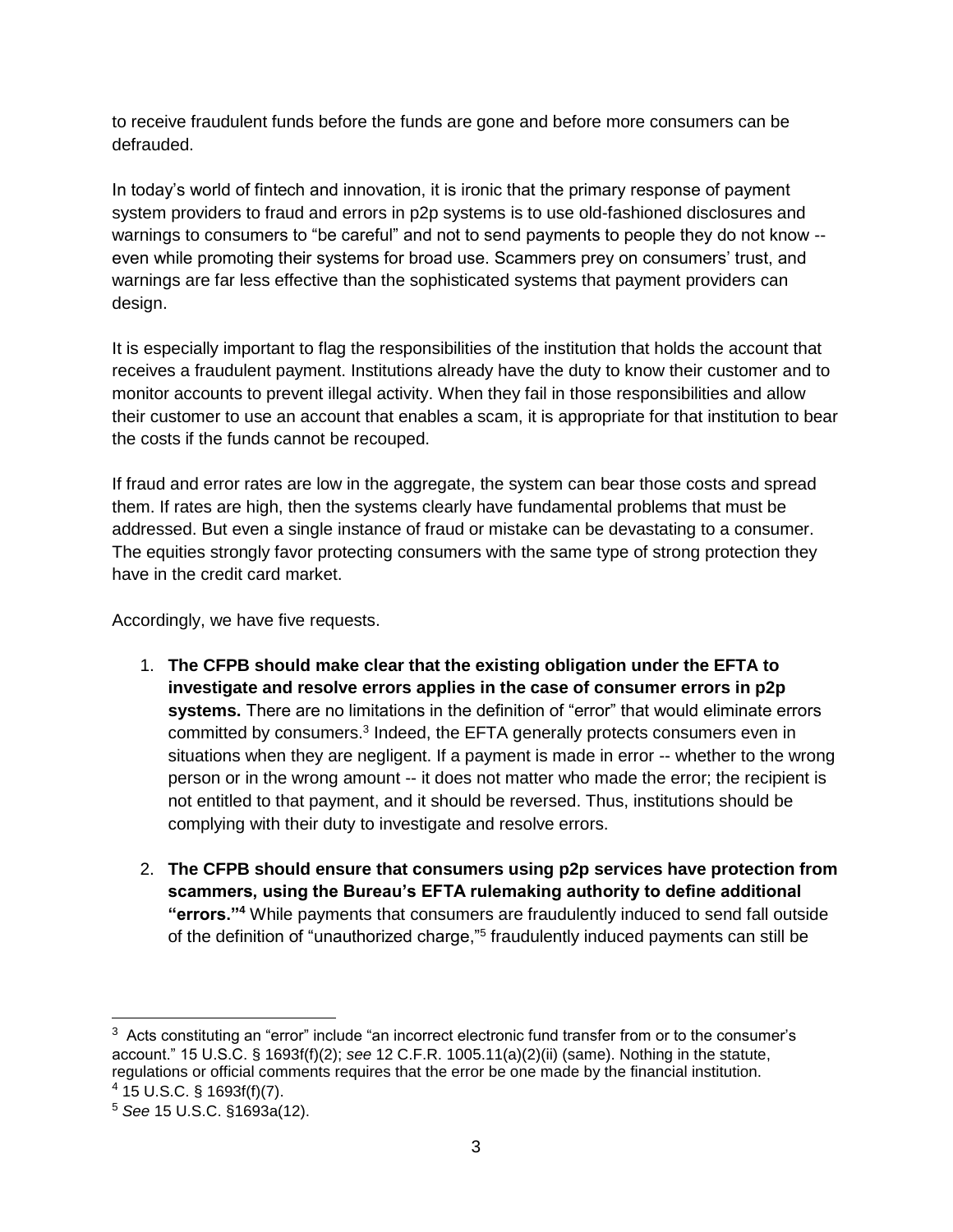considered an error triggering a duty to investigate and resolve the error.<sup>6</sup> A payment that was sent to an imposter or under other situations involving fraud can and should be deemed an error.

- 3. **Most urgently, the CFPB must work with the FRB to improve the proposed rules governing the FedNow system to add in protection against consumer errors and fraud.** The FedNow system should not be launched unless and until consumers (and small businesses) are protected from fraud and errors. Consumer protection issues cannot be ignored in the FedNow rules and cannot wait for EFTA rules covering the entire market. We have an opportunity now for FedNow to be a model for how other p2p systems can and should operate, and the CFPB and FRB should work together to seize that opportunity.
- 4. **The CFPB should clarify the rules and protections when accounts are frozen**. If a financial institution freezes an account because it spots red flags of fraudulent use or identity theft, it is not clear how long the freeze may last or what rights consumers have if they believe their account was wrongfully frozen. Our general view is that consumers should have the right to contest a frozen account as an error under the EFTA (because the freeze will prevent the correct debiting and crediting of electronic fund transfers), and that error resolution procedures should apply: Unless law enforcement requires a different result, the institution should have 10 days to resolve whether any funds in the account should be unfrozen or whether the funds should be returned to the sender (or held for distribution to victims). But the topic deserves more consideration, as we recognize that the correct result requires balancing the importance of stopping fraudulent use with the rights of consumers whose accounts are incorrectly frozen.

5**. With respect to data sharing issues, we urge the CFPB to make clear the application of existing federal data governance laws, including GLBA and the FCRA.** A p2p payment system is most definitely a "financial institution" under GLBA since payment processing is a "financial activit[y] as described in" the Bank Holding Act.<sup>7</sup> Thus, any sharing of information with third parties is subject to the privacy notice requirements of Regulation P, and the p2p company is subject to the data security requirements of the Federal Trade Commission's Safeguards Rule. To the extent that the p2p company sells or shares information to a third party, it could be a furnisher under the FCRA, or even a consumer reporting agency if the information is not first-hand experience information and the third party uses it for credit, employment or other FCRA-

 $\overline{a}$ <sup>6</sup> For example, the definition of "unauthorized transfer" also excludes a transfer by the financial institution or its employee, 12 C.F.R. § 1005.2(m)(3), but a "consumer has no liability for erroneous or fraudulent transfers initiated by an employee of a financial institution," Official Interpretation of Regulation E 2(m)-1 <sup>7</sup> 15 U.S.C. § 6809(3)(A) (referring to 12 U.S.C. § 1843(k)); 12 C.F.R. § 1016.3(l)(1). Note that 12 U.S.C. § 1843(k) states at paragraph 4 "the following activities shall be considered to be financial in nature: (A) Lending, exchanging, *transferring*, investing for others, or safeguarding *money* or securities." (emphasis added).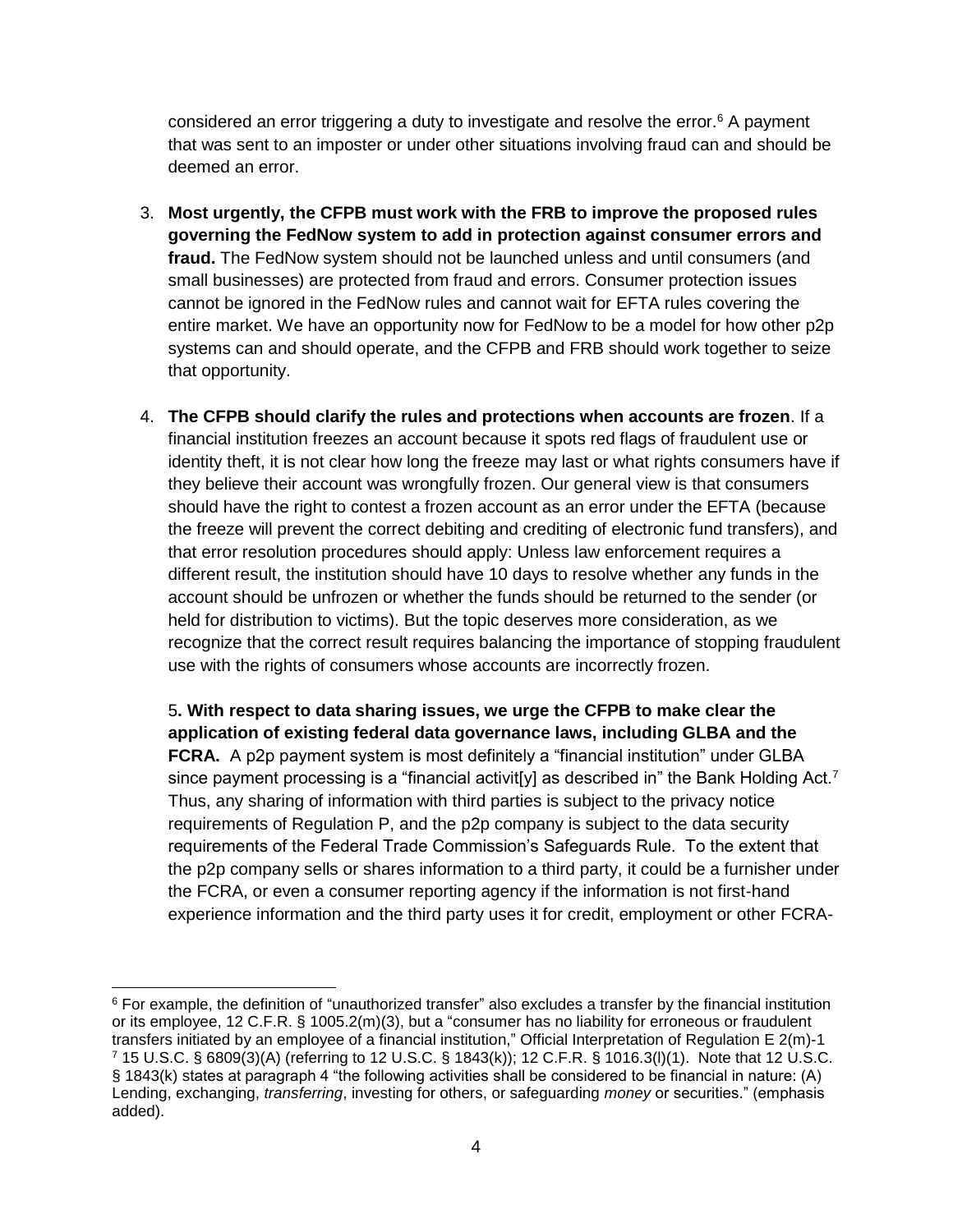covered purpose. And if consumer report information is shared internally between affiliated companies, the affiliate marketing provisions of the FCRA are implicated.<sup>8</sup>

Thank you for considering these comments.

A New Leaf, MesaCAN Alaska PIRG Americans for Financial Reform Education Fund Arizona PIRG Arkansans Against Abusive Payday Lending Atlanta Legal Aid Society, Inc. California PIRG California Reinvestment Coalition Center for Economic Integrity Center for LGBTQ Economic Advancement & Research (CLEAR) Colorado PIRG Community Action Human Resources Agency (CAHRA) Congregation of Our Lady of Charity of the Good Shepherd, U.S. Provinces Consumer Action Consumer Federation of America Consumer Reports Consumers for Auto Reliability and Safety Georgia Watch Greater Boston Legal Services Housing and Economic Rights Advocates Illinois PIRG Legal Action Chicago Legal Aid Justice Center Legal Services of New Jersey Maryland Consumer Rights Coalition Maryland PIRG Missouri Faith Voices **NAACP** National Advocacy Center of the Sisters of the Good Shepherd National Association of Consumer Advocates National Community Action Partnership National Community Action Partnership National Consumers League National Council on Independent Living National Employment Law Project National Fair Housing Alliance New Jersey Appleseed Public Interest Law Center

 $8$  15 U.S.C. §§ 1681a(d)(2)(A)(iii), 1681s-3.